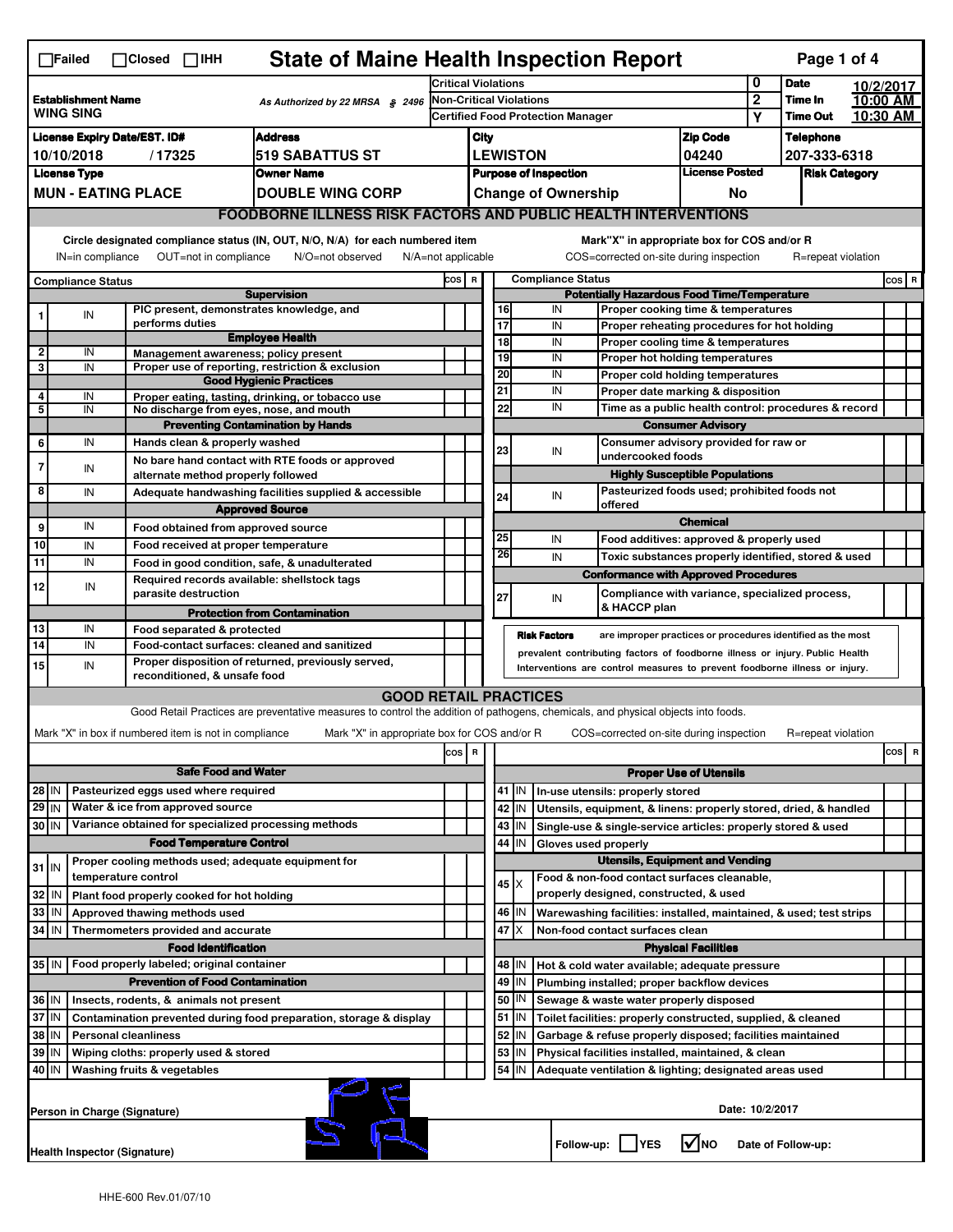|                                                      |                                          |  | <b>State of Maine Health Inspection Report</b> | Page 2 of 4       |                          |                                  |  |  |
|------------------------------------------------------|------------------------------------------|--|------------------------------------------------|-------------------|--------------------------|----------------------------------|--|--|
| <b>Establishment Name</b><br><b>WING SING</b>        |                                          |  | As Authorized by 22 MRSA                       | 10/2/2017<br>Date |                          |                                  |  |  |
| License Expiry Date/EST. ID#<br>10/10/2018<br>/17325 | <b>Address</b><br><b>519 SABATTUS ST</b> |  | City / State<br><b>LEWISTON</b><br>/ME         |                   | <b>Zip Code</b><br>04240 | <b>Telephone</b><br>207-333-6318 |  |  |
| <b>Temperature Observations</b>                      |                                          |  |                                                |                   |                          |                                  |  |  |
| Location                                             |                                          |  |                                                |                   |                          |                                  |  |  |
| sandwich bar                                         | 33                                       |  |                                                |                   |                          |                                  |  |  |
| hot water                                            | $110 +$                                  |  |                                                |                   |                          |                                  |  |  |
| sandwich bar                                         | 37                                       |  |                                                |                   |                          |                                  |  |  |
| cooler                                               | 35                                       |  |                                                |                   |                          |                                  |  |  |

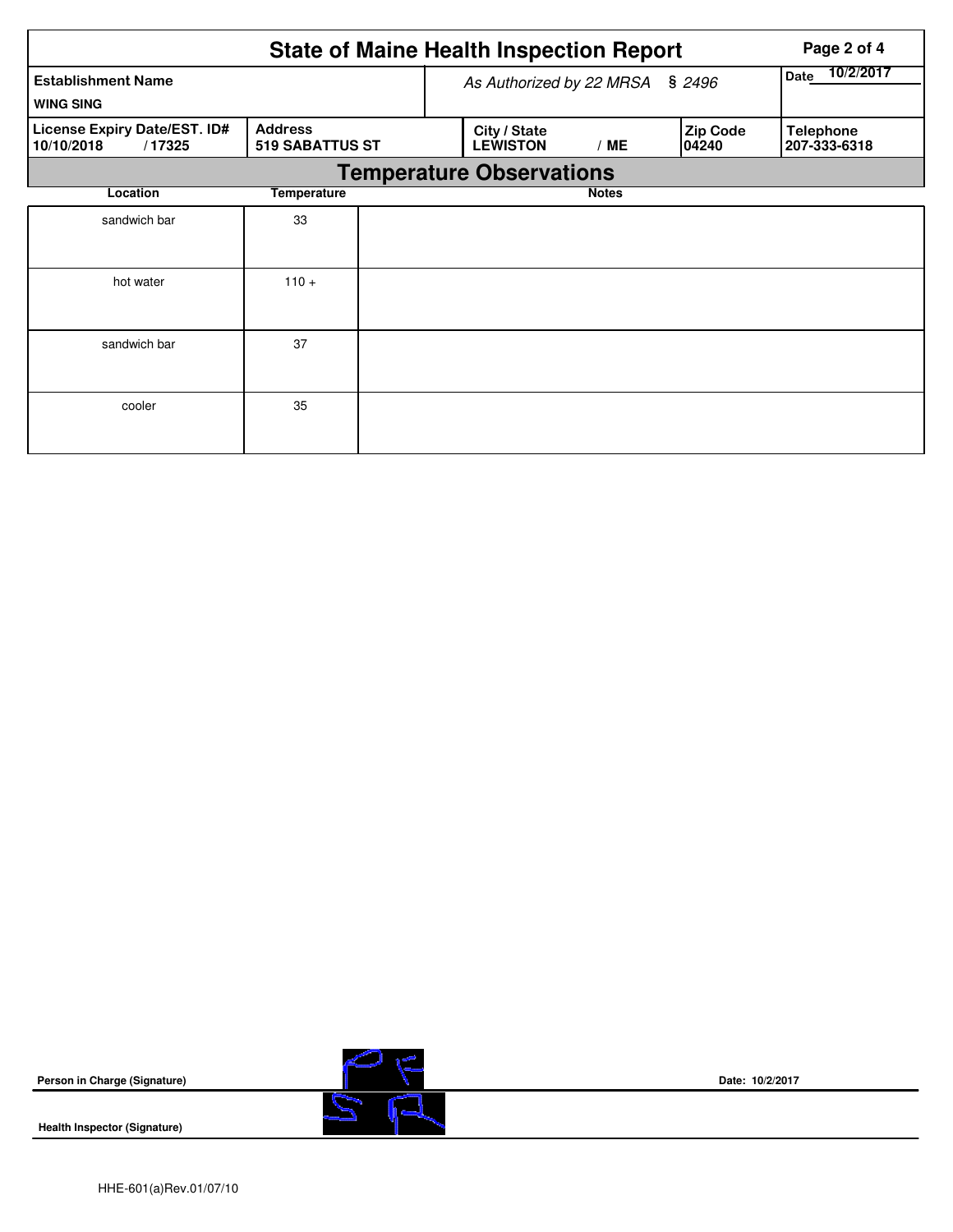|                                                                                                                                                    | Page 3 of 4                       |                                 |    |                          |                          |  |  |  |  |  |
|----------------------------------------------------------------------------------------------------------------------------------------------------|-----------------------------------|---------------------------------|----|--------------------------|--------------------------|--|--|--|--|--|
| <b>Establishment Name</b><br><b>WING SING</b>                                                                                                      |                                   |                                 |    |                          | 10/2/2017<br><b>Date</b> |  |  |  |  |  |
| License Expiry Date/EST. ID#<br>10/10/2018<br>/17325                                                                                               | <b>Address</b><br>519 SABATTUS ST | City / State<br><b>LEWISTON</b> | ME | <b>Zip Code</b><br>04240 |                          |  |  |  |  |  |
| <b>Observations and Corrective Actions</b>                                                                                                         |                                   |                                 |    |                          |                          |  |  |  |  |  |
| Violations cited in this report must be corrected within the time frames below, or as stated in sections<br>8-405.11 and 8-406.11 of the Food Code |                                   |                                 |    |                          |                          |  |  |  |  |  |

45: 4-204.12: N: Equipment openings, closures and deflectors are improperly designed and constructed.

INSPECTOR NOTES: replace split door seals

47: 4-602.13: N: Non-food contact surfaces are not cleaned at a frequency necessary to preclude accumulation of soil residues.

INSPECTOR NOTES: clean grease build-up cooking fryolater area & range hood ansil system